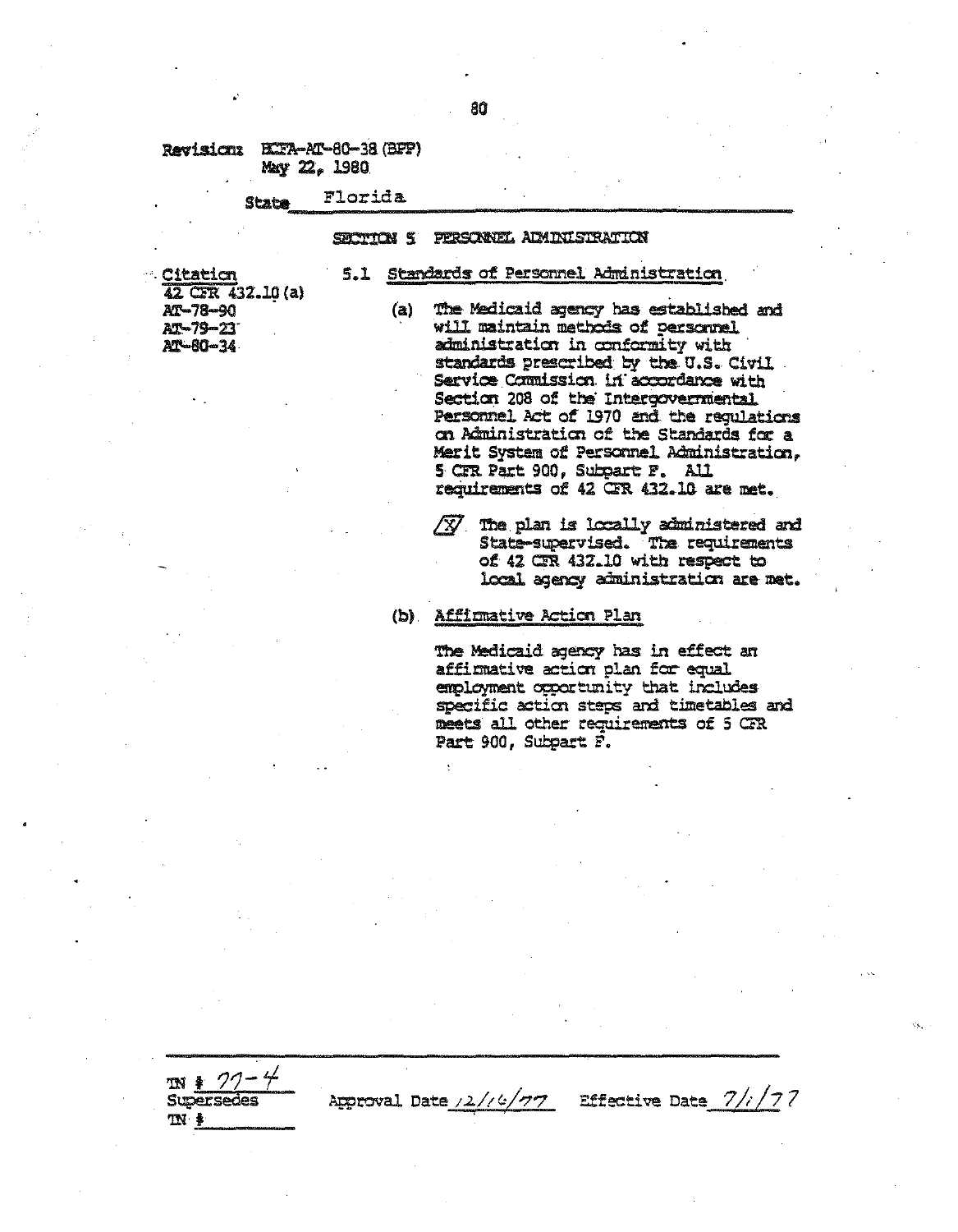

Office of the Governor

**THE CAPITOL TAl".I,.""MASSI:£ 3230'**

**.;**

March. 30, 1983

Mr. Alan M. Wandling Director's Representative Office of Personnel Management Richard B. Russell Federal Building 75 Spring Street, SS.W. Atlanta, Georgia 30303

Dear Mr. Wandling:

ENISION OF PEASONNELL

This is to advise you that it is the State of Florida's intention to comply with 5 C.F.R. Part 900 Standards for a Merit System where such standards apply to the various agencies. of the State of Florida.

With kind regards,

'.

Sincerely,

Governor

 $\leq$ 

. . ".

BG/jd

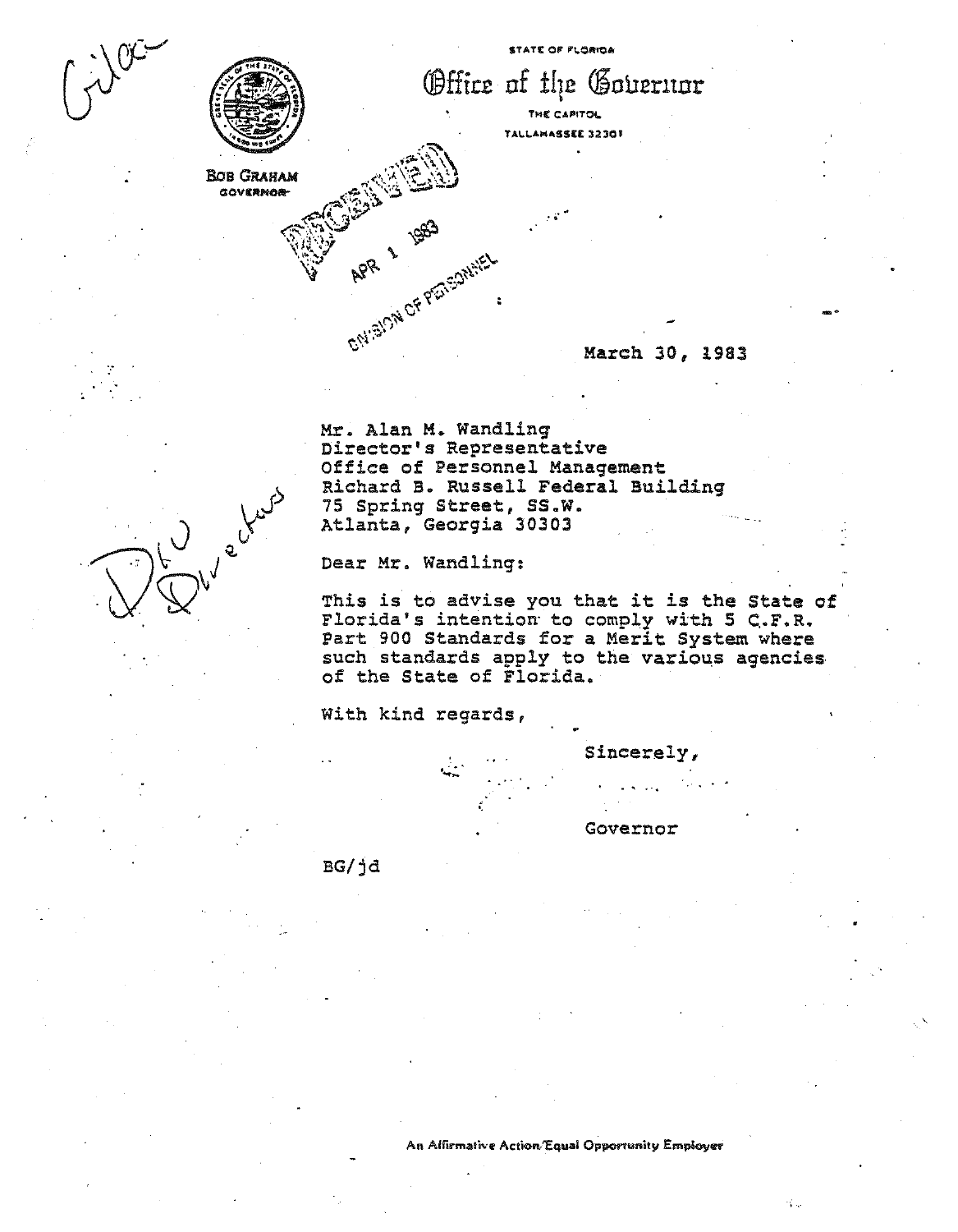Revision: HCFA-AT-80-38 (BFP)<br>May 22, 1980

| Stata | Florida |
|-------|---------|
|       |         |

5.2 [Reserved]

**N**<br>Supersedes  $\mathfrak{m}$   $\mathfrak{k}$ 

Approval Date

**Effective Date**